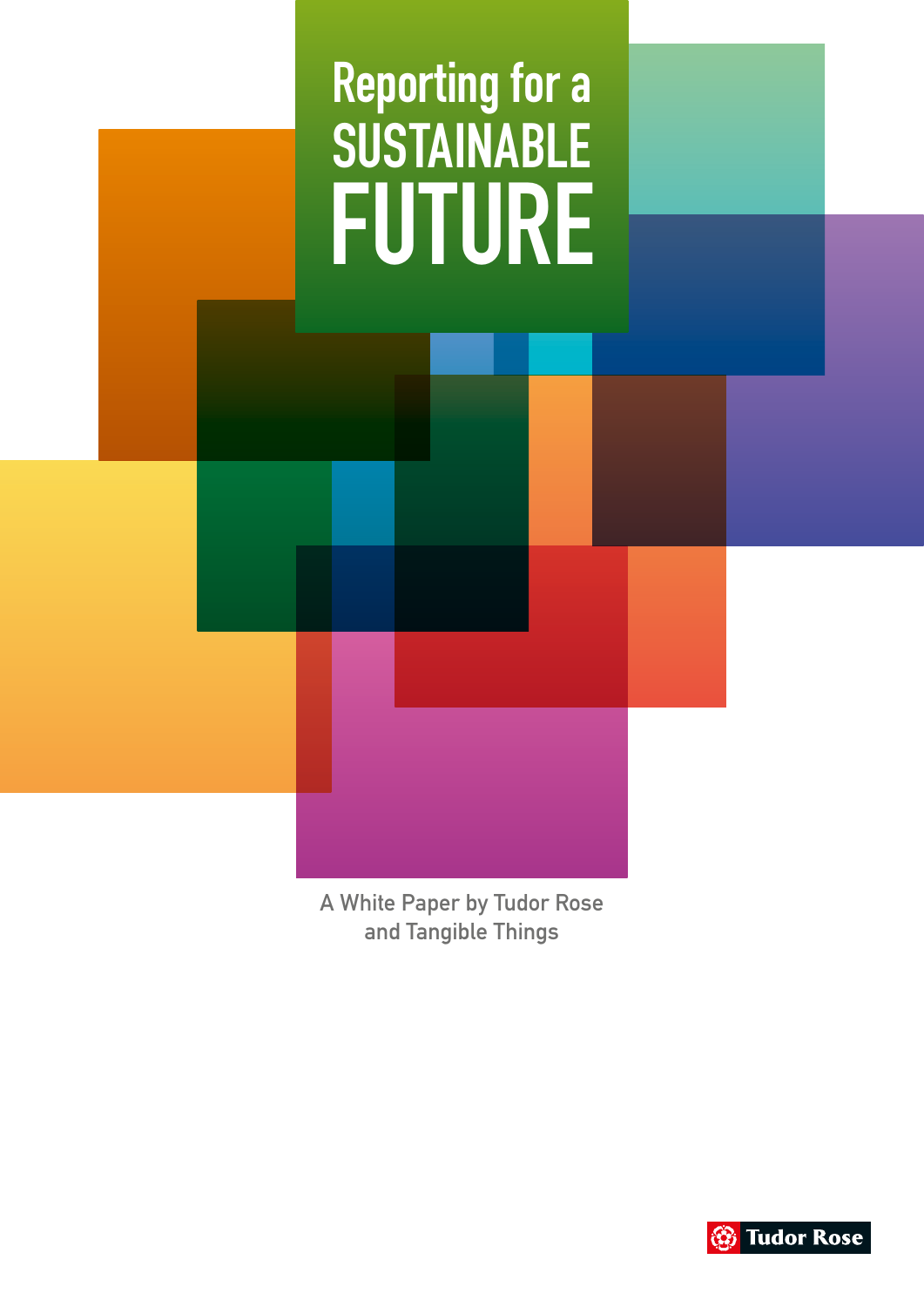## **Introduction**

This paper discusses the practicalities involved in sustainability reporting by organisations and considers the potential future trends for this type of reporting. The term 'sustainability reporting' is in many cases interchangeable with terms such as non-financial reporting; triple-bottomline reporting; and corporate social responsibility (CSR) reporting. Any of these may also form part of integrated reporting, which brings together traditional financial reporting with economic, social and environmental disclosures. We look at the current trends in reporting and the opportunities for organisations to follow best practices in this regard.

### **Why report on sustainability?**

Whether it is conducted on a voluntary basis or mandated by the standards framework/s to which an organisation subscribes, sustainability reporting is an opportunity to share with stakeholders and the wider public information about the core values of the business. Whereas the annual report focuses primarily on economic impacts, the sustainability report balances this information with the environmental and social impacts caused by business activities. The very act of measuring these aspects allows for adjustments to be made to the direction of travel of the organisation to accommodate important issues that otherwise might have gone unmonitored and unaddressed.



By reporting on the 'triple bottom line' – a term that has gained wide popularity over the last two decades – organisations can gain crucial advantages in their management of environmental, social and governance challenges. Customer relations can benefit from sustainability reporting, with brand loyalty receiving a boost. Communications with other external stakeholders may also improve thanks to the channels of communications that are opened for the reporting process.

The 2016 Social Progress Index, published by the Social Progress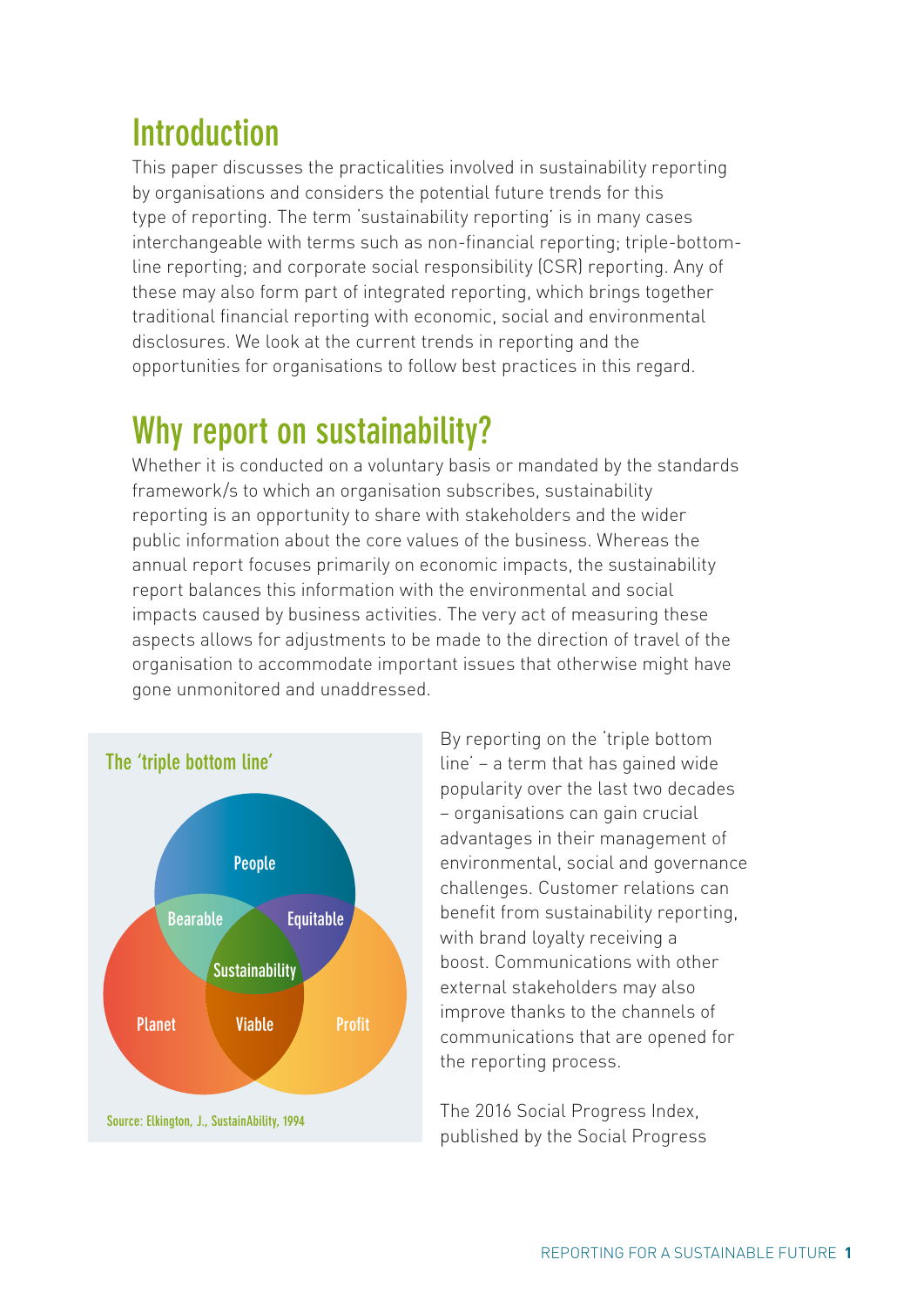Imperative, states that although economic growth has lifted hundreds of millions out of poverty and improved the lives of many more over the last half-century, a model of development based solely on economic progress is incomplete. "Economic growth alone is not enough. A society which fails to address basic human needs, equip citizens to improve their quality of life, protect the environment, and provide opportunity for its citizens is not succeeding. We must widen our understanding of the success of societies beyond economic outcomes. Inclusive growth requires achieving both economic and social progress."1

Essentially, the days when profit could be taken as the primary measure of the success of a business are over. At a time when the global impacts of climate change, resource insecurity, mass migration and other geopolitical, societal and environmental challenges are more widely reported than ever before, organisations are frequently in the spotlight for their policies and actions in the face of these challenges. In addition, the assumption that growth is always good is being questioned as the negative effects of irresponsible growth come to public attention. As a result of these trends, the potential effects for good or ill of the organisation's wider economic, social and environmental impacts must be taken into account as part of its story.

**"When public and private sector leaders clearly and publicly state – and enforce – the moral principles that will guide their organisation's activities, constructive changes always result." 2**

The task of improving business strategies to achieve a better balance between resource use and activities can pose many challenges. One of the most important aspects of a sustainability report is how it outlines both positive and negative impacts and experiences with a view to improving performance in future. It is about telling the unfolding narrative of the organisation with honesty and openness. When done effectively, this process can build trust and reduce risk, both internally and externally. An added bonus is often that the organisation can contribute more effectively to the welfare of its people and the communities it serves.

Of course, there are costs to this kind of process too. Nowhere are these felt more intensely than by those organisations that find themselves forced to conform to regulatory disclosure requirements that they had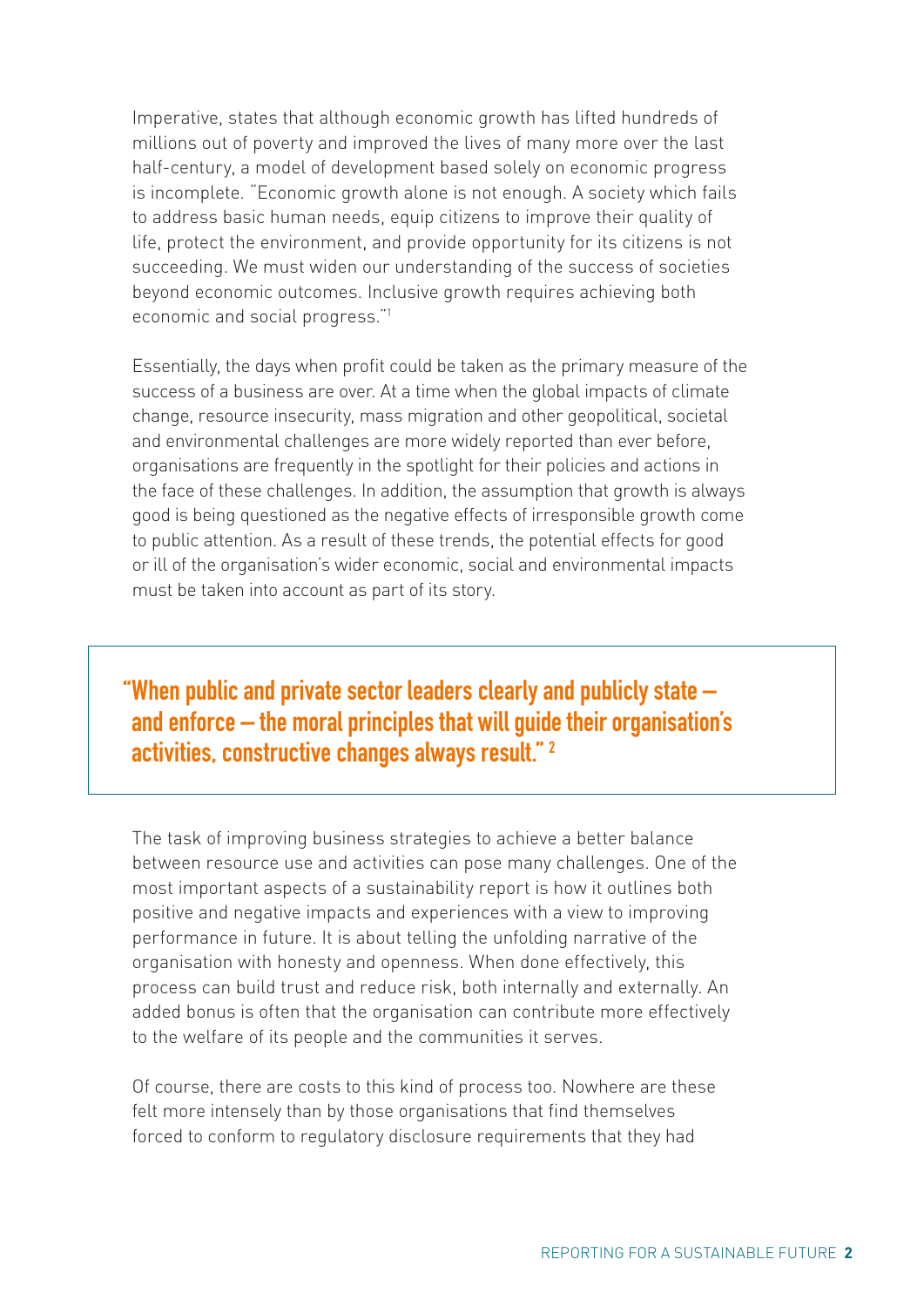not anticipated or planned for. As an example, estimates for the cost to large public entities of gearing up to implement the new European Union Directive on sustainability reporting range from more than £150,000 to £2 million-plus for companies that have no track record of this type of reporting.3 This includes all of the adjustments needed to gather, analyse, prepare and disseminate data across large multi-site organisations. For smaller companies, and for those that have taken the initiative in advance of legislation, the costs will be very much lower. However, it is important to consider the full cost implications of reporting, including the potential savings that may be achieved by taking early action.

#### **History of sustainability reporting**

The influential Club of Rome group introduced the concept of sustainability in 1972 with its publication The Limits to Growth, which argued that the planet would run out of key resources within a century if the prevailing attitudes to GDP growth persisted.<sup>4</sup>

"Our economy, environment and financial system cannot be viewed in **isolation: each interacts with the other"5**

The trend towards reporting on non-financial issues began for big US corporations in the late 1980s, in response to the unprecedented availability of emissions data in the public domain. The work of the Brundtland Commission, appointed by the United Nations to study the connection between development and the environment, also played a major role in drawing attention to the wider impact of corporate activities. The term 'sustainable development' emerged from the commission's work and the task of reporting on the subject began to be taken up on a voluntary basis by increasing numbers of organisations.

The concept of sustainable development gained wider acceptance via various groundbreaking global events, from the 1992 Earth Summit in Rio de Janeiro, through the 2002 Rio+10 summit and later the Rio+20 summit in 2012. More recent drivers for disclosure have arisen from the 2030 Agenda of the United Nations, which came into play on 1 January 2016. Focusing on the principles of people, planet, prosperity, peace and partnership, it introduces 17 Sustainable Development Goals (SDGs), which replace the Millennium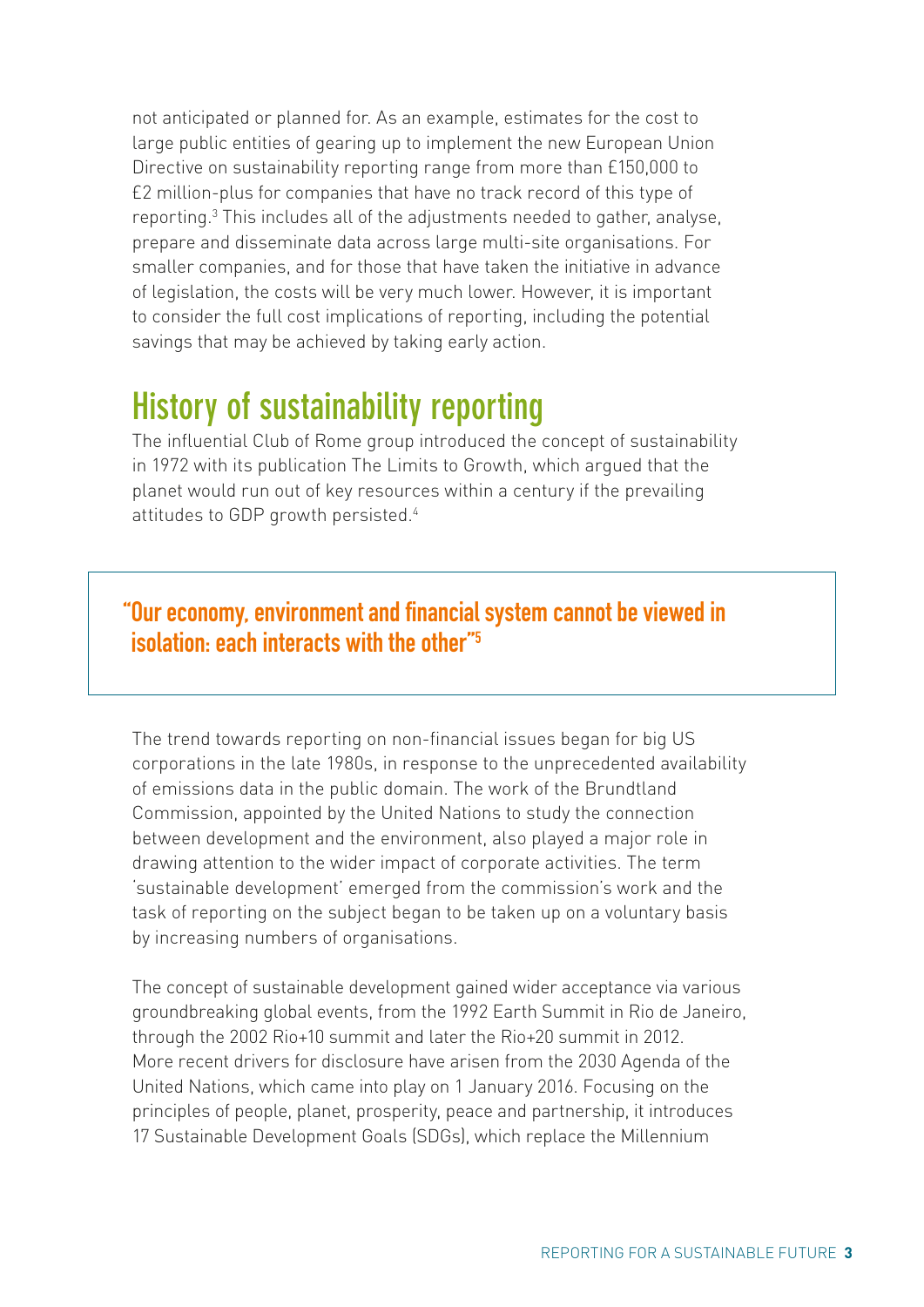

Development Goals that had previously quided Member States.<sup>6</sup>

The SDGs, which cover a multitude of priorities including tackling inequality and poverty, as well as encouraging responsible consumption and production, taking action on climate change and building strong institutions, are already helping organisations prioritise actions to evaluate and mitigate the potential impact of their business decisions. Nicola Ruane of Ernst & Young in the UK says that of the 17 goals listed, Goal 5: Gender Equality, Goal 8:Decent Work and Economic Growth, and Goal 13: Climate Action are likely to affect businesses most in the coming years.<sup>7</sup>

Increasingly, businesses need to consider matters that previously they might have regarded as outside of their sphere of concern. The World Economic Forum's Global Risks Report 2015 lists failure of climate change adaptation and water crises among the major risks most likely to face society, alongside unemployment and underemployment, fiscal crises

and cyber attacks. While the latter challenges have immediate relevance for many businesses, it is smart to be prepared regarding the major threats in the natural world too, for the simple reason that business is also at risk from many of these threats.

Sustainability reporting has come a long way since its inception and is now widely accepted as a way for organisations to tell their stories in ways that resonate with their stakeholders. Traditionally, the circle of stakeholders comprised employees, customers, suppliers and investors. However, as understanding of the potential impacts of organisational activities has widened, the list of stakeholders can include community representatives, government bodies, NGOs, and all elements of the supply chain.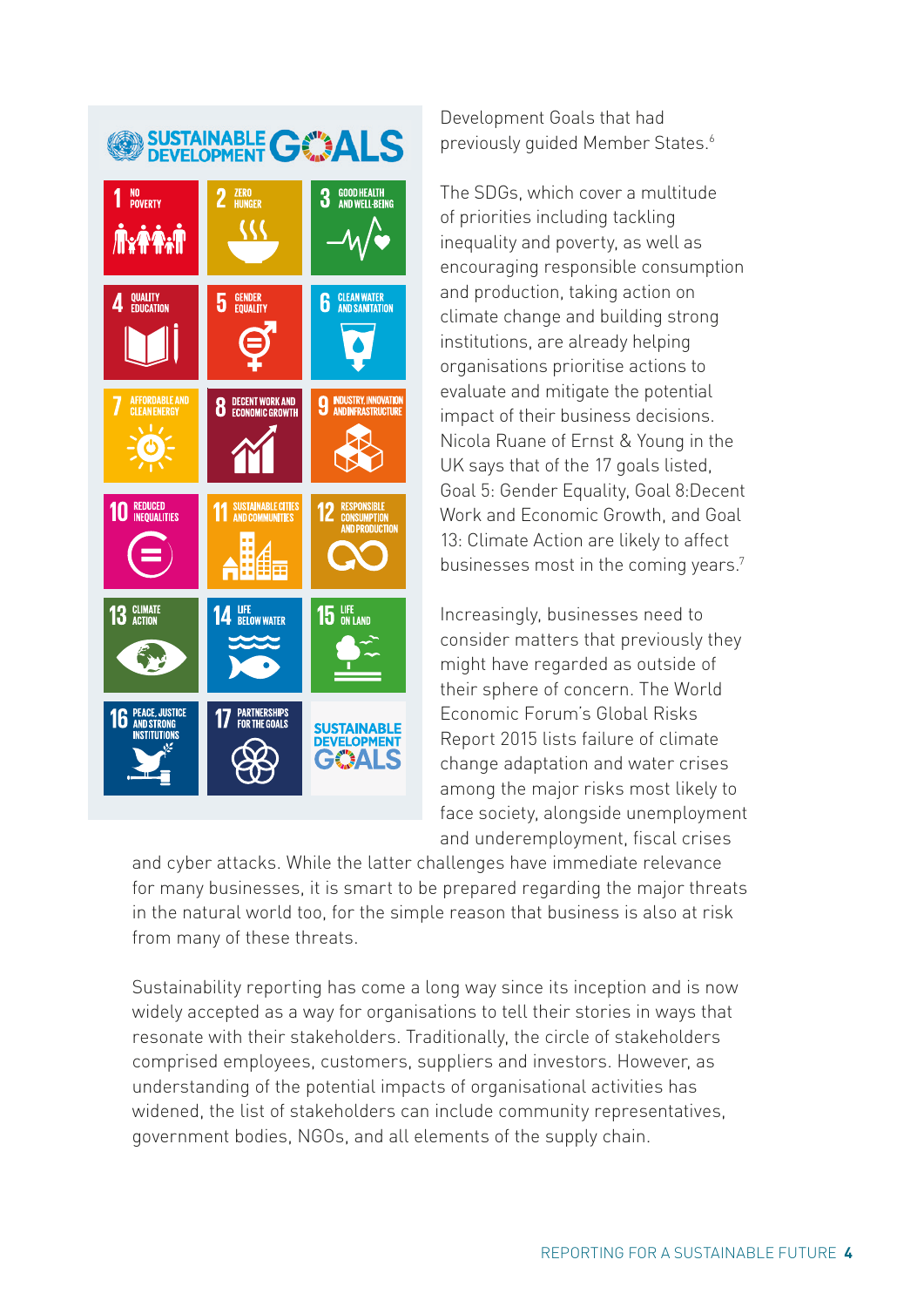### **Demand drivers for non-financial disclosure**

Consumer, investor and community demands for organisational transparency are converging in ways not seen previously. Concern over climate change has seen renewed commitment to meeting environmental targets as a result of the United Nations Framework Convention on Climate Change (UNFCCC) Congress of the Parties (COP21) meetings in December 2015. Social accountability is also increasingly in the spotlight, with high-profile revelations of slavery in supply chains, war minerals in household technology production and other abuses.

Several bodies and countries have enacted reporting regulations to enable organisations to respond to environmental and social challenges. The United Nations Global Compact asks companies to embrace, support and enact, within their sphere of influence, a set of ten core values in the areas of human rights, labour standards, the environment, and anti-corruption.

**"Disclosure ofnon- financial informationis vital for managingchange towards a sustainable global economy by combining long-term profitability** with social justice and environmental protection."

Directive 2014/95/EU of the European Parliament

Other frameworks that consider the wider impacts of business activity include the Organisation for Economic Co-operation and Development's (OECD)Title III, Paragraph 3 of the Guidelines for Multinational Enterprises, issued in 2011; Article 19a, Paragraph 6 of the Directive 2014/95/EU on Disclosure of Non-Financial and Diversity Information, issued in 2014 by the European Union (EU)<sup>8</sup>; Decree 2012-557 on obligations regarding transparency on social and environmental disclosure by companies, issued in 2012 by the French Government; Section 1502 of the Dodd-Frank Act, issued in 2010 by the US Government; and the Ley de Responsibilidad Social Empresaria (Proyecto), issued in 2015 by the Argentinean Government.

Organisations that have as their main purpose the benefit of communities have their own system of monitoring through the Benefit Corporation (B-Corp) Legislation Assessment of Nonfinancial Information Against a Third Party Standard for Companies Under The Statute of Benefit Corporation, issued by US states.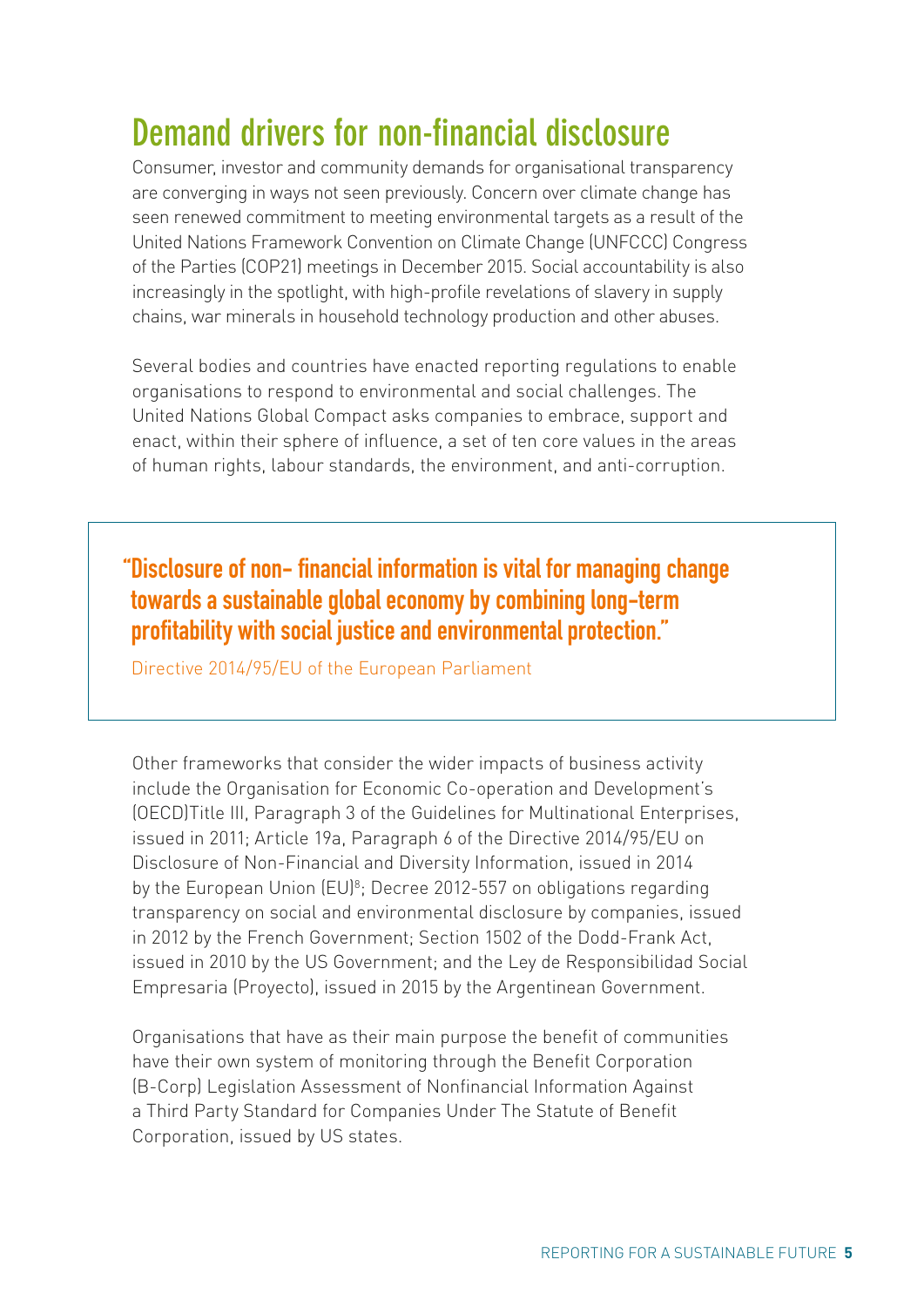Some countries have taken the step of mandating non-financial reporting for companies listed on their stock exchanges. South Africa has the King III directive, issued in 2010 by the Institute of Directors in Southern Africa (IoDSA), while publicly listed companies in Taiwan and Hong Kong are subject to recently upgraded environmental, social and governance (ESG) reporting requirements.

The new EU directive affects larger organisations within the European Union (those employing more than 500 people) as well as some smaller private entities (mostly those dealing with insurance or credit). It requires them to comply with a new set of measures to harmonise disclosure of non-financial information.

The directive requires that companies "include in the management report a non-financial statement containing information to the extent necessary for an understanding of the undertaking's development, performance, position and impact of its activity, relating to, as a minimum, environmental, social and employee matters, respect for human rights, anti-corruption and bribery matters". This may include details of the business model, due diligence processes implemented and their outcomes, relevant business risks and how they are managed, and non-financial key performance indicators.

#### **The business case for reporting**

Support for sustainability initiatives has entered the business mainstream in recent years. This is reflected in the UN Global Compact-Accenture Strategy CEO Study 2016, Agenda 2030: A Window of Opportunity, which focuses on the implications for business of the adoption of the United Nations 2030 Agenda for Sustainable Development and the Sustainable Development Goals (SDGs). Of more than 1,000 CEOs surveyed, 87% said that the SDGs provide an opportunity to rethink approaches to sustainable value creation. A similarly high percentage (78%) reported that they could already see opportunities to contribute through core business. Meanwhile,

**"Sustainability reporting can help organisations to measure, understand and communicate their economic, environmental, social and governance performance, and then set goals, and manage change more effectively"**

The Global Reporting Initiative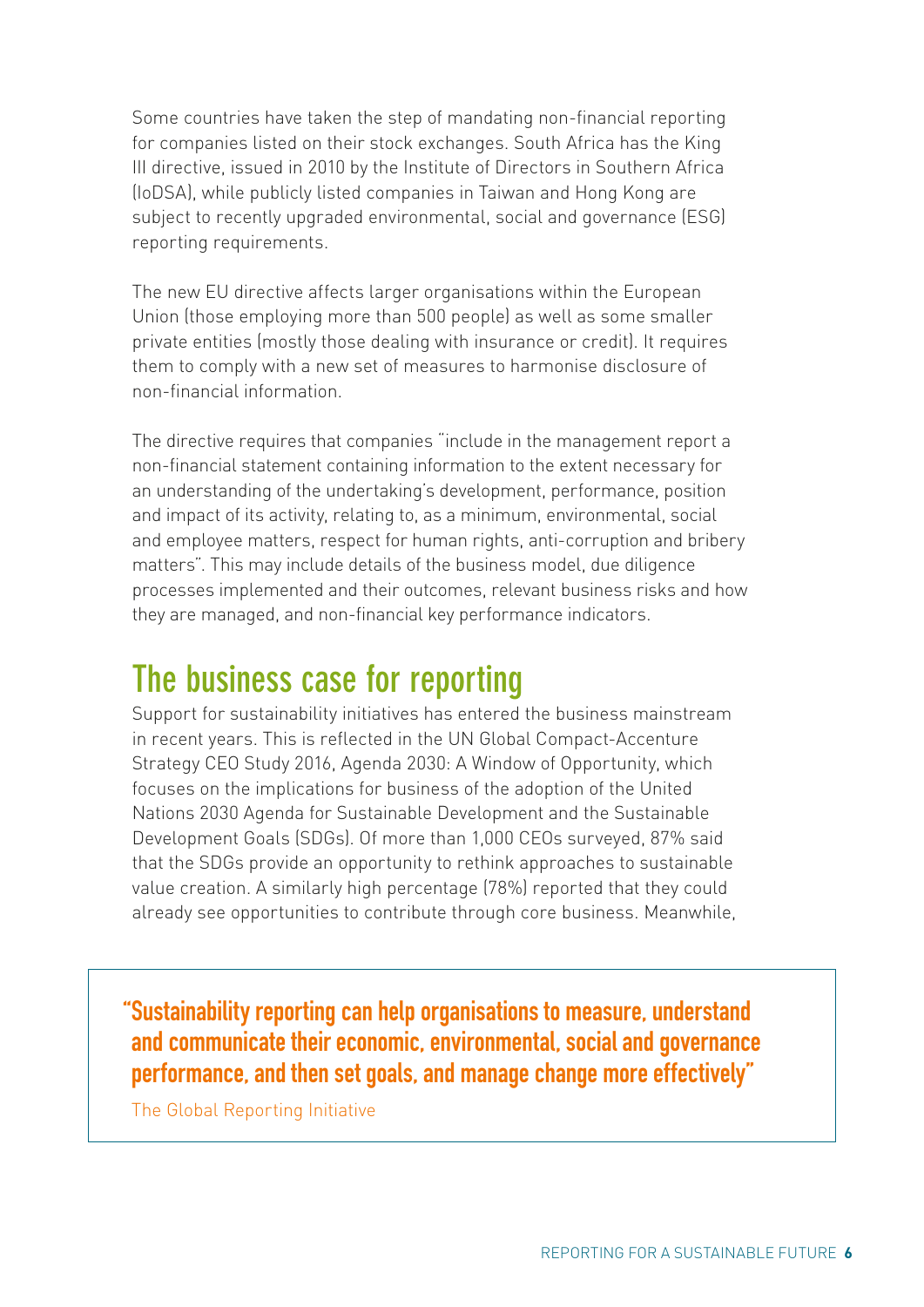

nearly half of respondents (49%) agreed with the statement that business will be the single most important actor in delivering the SDGs. These attitudes represent a significant boost in commitment to sustainability since the last joint report in 2013.

One burgeoning source of motivation for C-suite executives is investor pressure, as organisations are held to account by investors who seek assurances regarding their track record in everything from  $CO<sub>2</sub>$ emissions to the treatment of workers in supply chains. Although the UNGC/

Accenture study found that investor interest was currently an issue for only 12% of CEOs at the time of the study, a significant 69% of respondents said they believed that it would become an increasingly important factor in future.

There are strong business benefits to organisations that take a proactive approach to non-financial reporting. These include a better understanding of the risks and opportunities facing the business, as well as improved long-term strategy as the relationship between financial and non-financial performance is explored. Many businesses also report more tangible benefits such as more efficient processes and lowered costs. The ability to benchmark the company's performance against others in the same sector is another positive factor.

Sustainability reporting allows for a broader measure of success in business than conventional financial reporting has traditionally allowed, incorporating concepts such as the 'five capitals' described by the Forum for the Future (natural, social, human, financial and technological) and their impact on organisations.<sup>9</sup>

## **Targeting the report**

Thanks to the commitment of the major bodies engaged in sustainability reporting to maintain an ongoing dialogue that fosters flexibility and sharing of knowledge, it is easier than ever for organisations to find an effective reporting approach that works for them. New approaches to reporting are also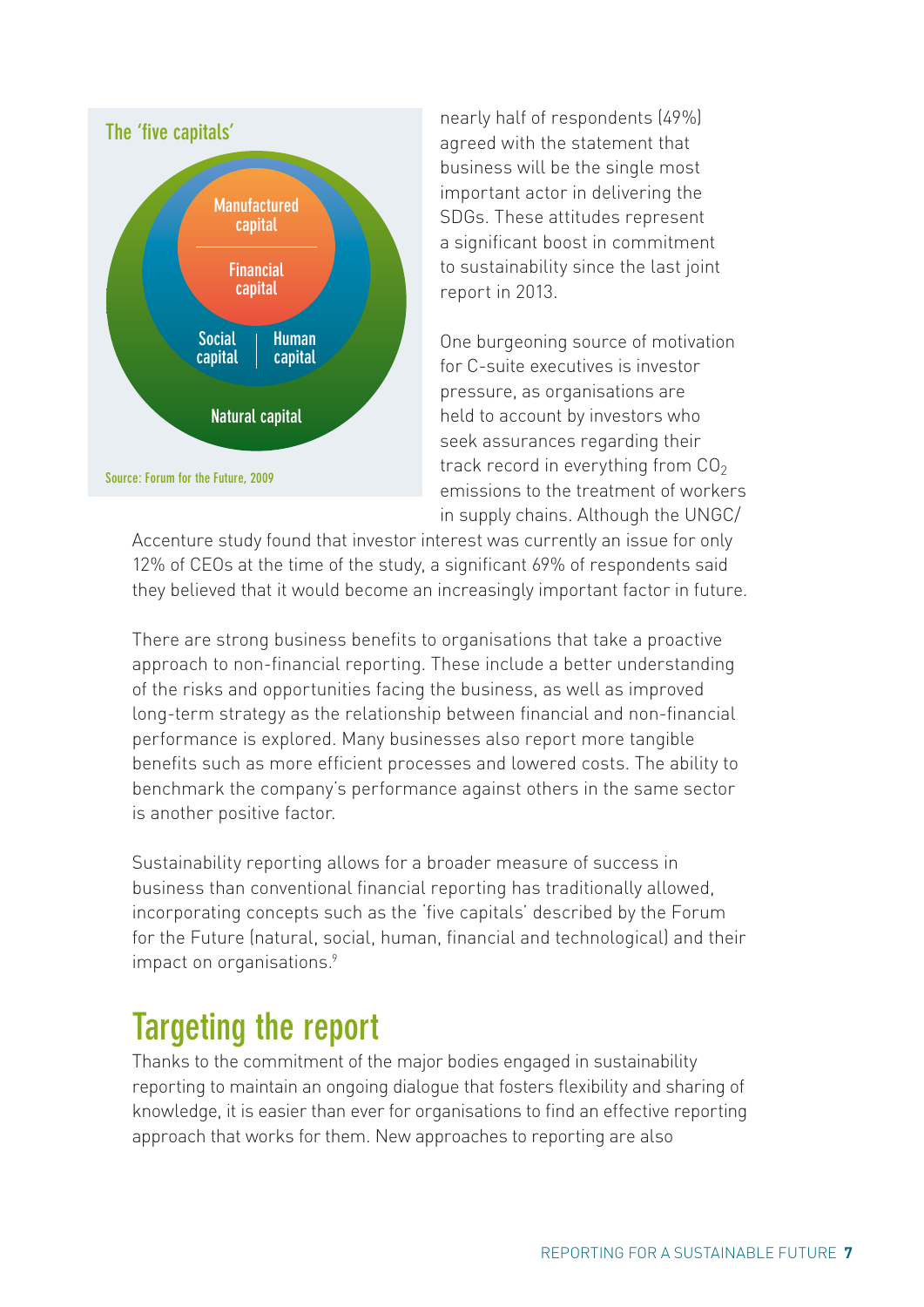**"One hundred per cent of economic activity is dependent on the services and benefits provided by nature... Looking after nature is an unavoidable prerequisite for sustaining economic development. Some leading companies (such as Unilever and Nestlé) have realised this, and are changing their strategies as a result."10**

emerging, as businesses find ways to disseminate the sustainability report via existing and new communication platforms. While some organisations continue to rely on a standalone report every year or two, some are finding that they get more out of a report that is split into different smaller sets of data for specific stakeholder groups. Still others are experimenting with 'dripfeeding' information from the report throughout the year via social media.

The question of whether to integrate the sustainability report in the Annual Report may also need to be addressed. These questions require careful consideration of what the report is ultimately intended to achieve. For those organisations that can frame it as a valuable opportunity to learn and communicate (as opposed to an irksome regulatory duty), the opportunities to benefit from this planning process can be considerable.

### **The practicalities of reporting**

While larger organisations often appoint a dedicated sustainability officer, who may also undertake duties within the communications team, some businesses prefer to embed non-financial reporting activities within other departments.

For small and medium-sized businesses, working with an external consultant can be an effective approach, in particular when it comes to acting on the plan to disseminate information to the various target groups via the agreed media platforms. Likewise, a consultant can help in the process of making sustainability an embedded organisational goal with ongoing training and knowledge management. In some cases, this can in time lead to a decision to train an individual internally to take over the sustainability reporting role, while other organisations find it more effective and easier to manage costs by continuing to work with an independent adviser.

Whether the actual reporting duties are carried out internally or by an outside company or consultant, it is crucial that an individual is identified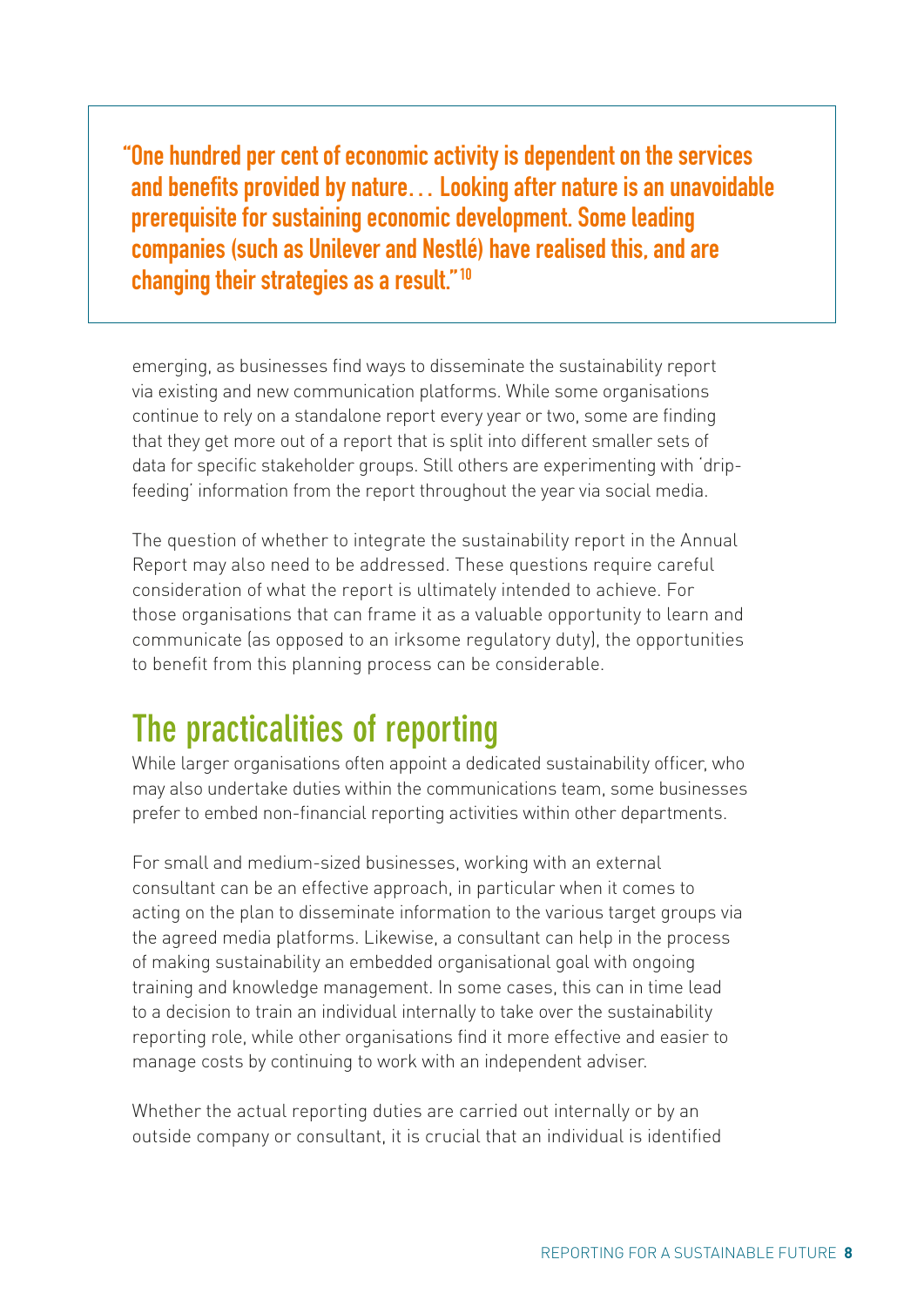within the organisation as the contact point for all internal and external stakeholders and that this individual has the appropriate level of access to the heads of departments and all other groups and individuals whose feedback needs to be incorporated in the final report, as well as to the external stakeholders of the organisation.

### **The Global Reporting Initiative**

Since its inception in the late 1990s, the Global Reporting Initiative (GRI) has come to provide the most widely used standards on corporate sustainability reporting worldwide. Headquartered in Amsterdam and with reporters active in more than 90 countries, GRI continually develops its standards to meet the changing needs in sustainability disclosure and has helped move corporate sustainability up the agenda from a niche activity to a 'must-have' for many organisations. Currently 93% of the world's largest 250 corporations report on their sustainability performance, according to GRI.

The vision proposed by GRI is to create a future where sustainability is integral to every organization's decision making process. Using a multi-stakeholder approach, the GRI standards encourage transparency and a focus on the public interest as a primary driver for organisational strategy.



**Source: Consolidated Set of GRI Sustainability Reporting Standards 2016**

On a practical level, the GRI system is highly flexible and adaptable as it is designed to work together with other recognised global standards and frameworks to avoid duplication of effort and data. It has global strategic partnerships with the Organisation for Economic Co-operation and Development, the United Nations Environment Programme and the United Nations Global Compact, and has synergies with the International Finance Corporation, the International Organization for Standardization's ISO 26000, the United Nations Conference on Trade and Development, and the Earth Charter Initiative. This means that organisations can import into their GRI reports data gathered for the reporting processes of any of these bodies.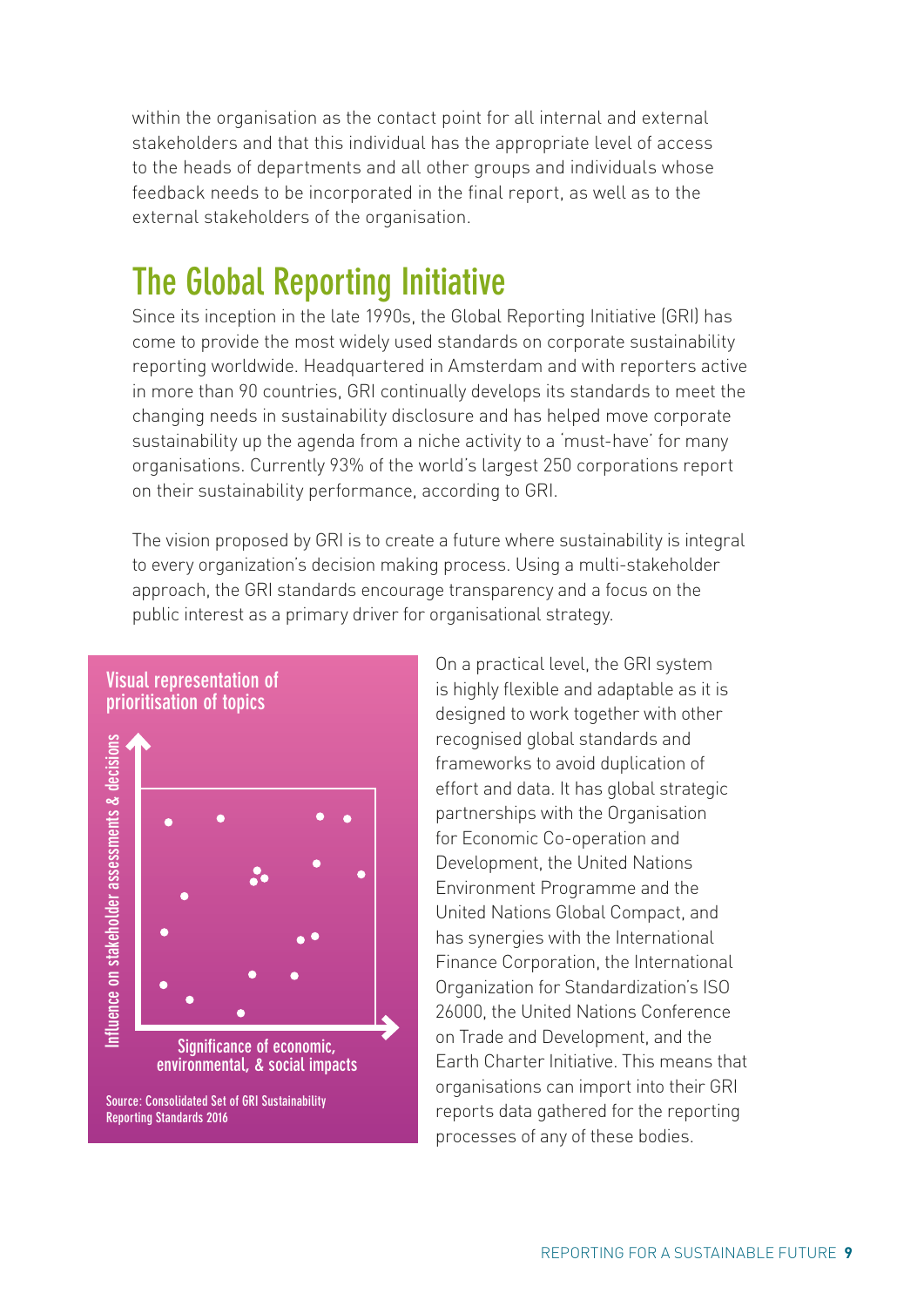In addition, GRI is a member of The Corporate Reporting Dialogue, an initiative set up to pursue greater coherence, consistency and comparability between corporate reporting frameworks, standards and related requirements. Other members of this initiative are the Carbon Disclosure Project, Climate Disclosure Standards Board, Financial Accounting Standards Board, the International Accounting Standards Board, the International Integrated Reporting Council, the International Organization for Standardization and the Sustainability Accounting Standards Board.

# **What we offer**

#### **Tudor Rose**

For over fifteen years, Tudor Rose has been helping clients publish high quality and effective editorial content for clients. During that time, we have collaborated with United Nations and other global organisations to produce a series of landmark publications covering a wide range of sustainability issues.

Tudor Rose is a full participant and signatory to United Nations Global Compact, the world's largest corporate citizenship and sustainability initiative.

#### **Michele Witthaus**

As the director of sustainability communications consultancy Tangible Things, Michele is certified to report according to GRI standards.

With a background in journalism and corporate communications, Michele's specialist areas include maritime matters, sustainable tourism, technology and business development. Her recent postgraduate studies through the University of Cambridge's Institute for Sustainability Leadership have enhanced her understanding of the core sustainability challenges facing businesses today.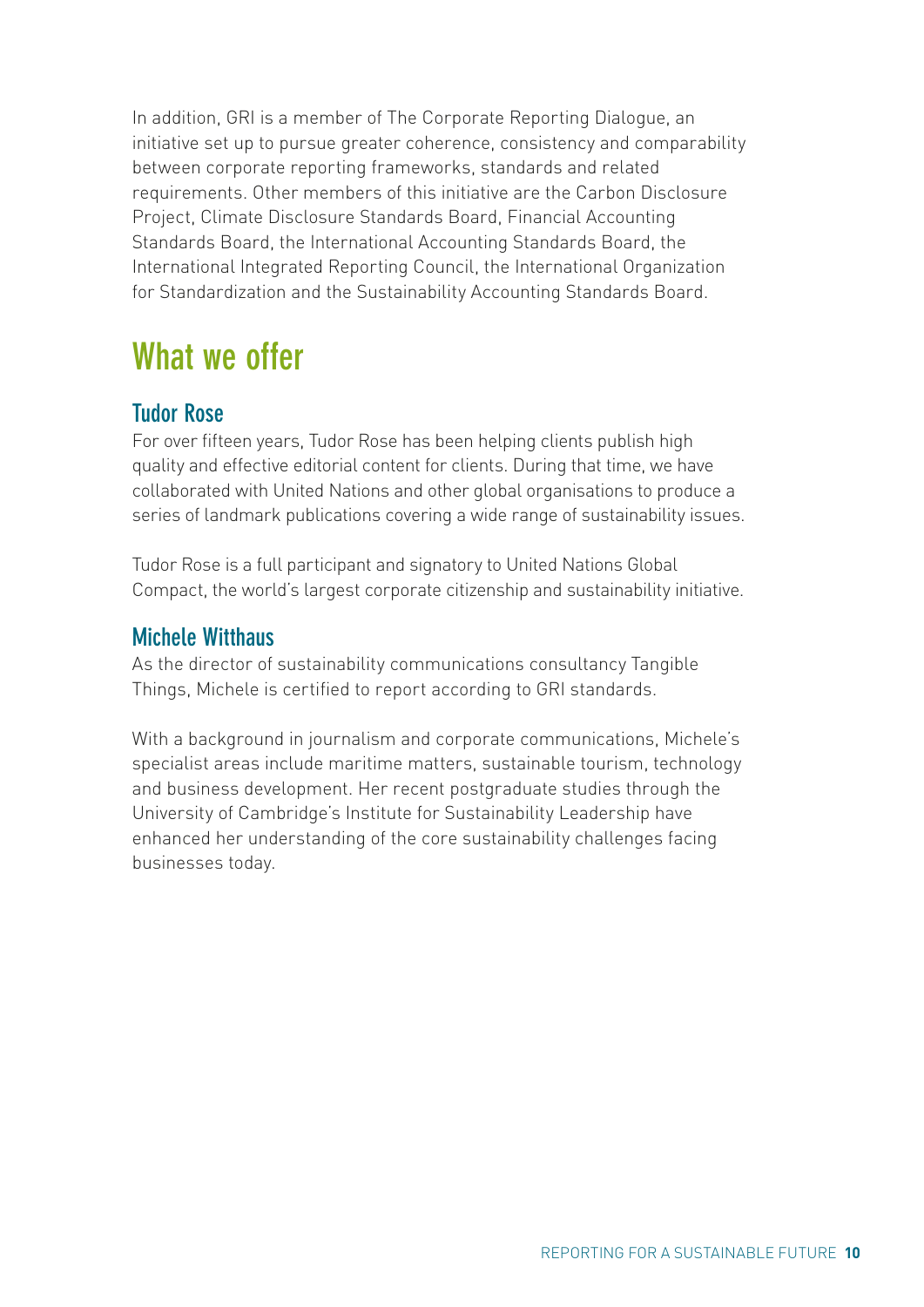#### **Footnotes**

- 1 The Social Progress Imperative, 2016. Social Progress Index 2016.
- 2 Doppelt, B. (2012) Business leaders need systemic thinking for sustainability. Available from: https://www.theguardian.com/ [sustainable-business/blog/business-leaders-systems-thinking](https://www.theguardian.com/sustainable-business/blog/business-leaders-systems-thinking-sustainability)sustainability. Accessed on 09/10/16.
- 3 The British Standards Institute, 2015. Consultation document.
- 4 Meadows, D. et al (1972) The limits to growth: a report for the Club of Rome's project on the predicament of mankind.
- 5 Dafermos, Y. et al (2015) 'Towards a new ecological macroeconomic [model.' Available from http://action.neweconomics.org/publications/](http://action.neweconomics.org/publications/entry/a-new-ecological-macroeconomic-model) entry/a-new-ecological-macroeconomic-model. Accessed on 24/02/17.
- 6 The 17 United Nations Sustainable Development Goals (SDGs) were officially launched on 1 January 2016 to help signatories met the ambitious targets of the 2030 Agenda for Sustainable Development.
- 7 Ruane, Nicola (n.d.) What is the business case for the sustainable development goals? Available from: http://theheartofthecity.com/news/ [what-is-the-business-case-for-the-sustainable-development-goals.](http://theheartofthecity.com/news/what-is-the-business-case-for-the-sustainable-development-goals)  Accessed 09/10/2016.
- 8 Directive 2014/95/EU of the European Parliament came into force on 6 December 2014, requiring Member States to introduce laws, regulations and administrative provisions necessary to comply with the Directive by 6 December 2016. The provisions apply from the financial year starting on 1 January 2017 or during that calendar year.
- 9 Independent non-profit Forum for the Future devised The Five Capitals to describe the five types of sustainable capital from where we derive the goods and services we need to improve the quality of our lives.
- 10 Juniper, T. (2013) What has Nature ever done for us? How money really does grow on trees. GB, Profile Books.